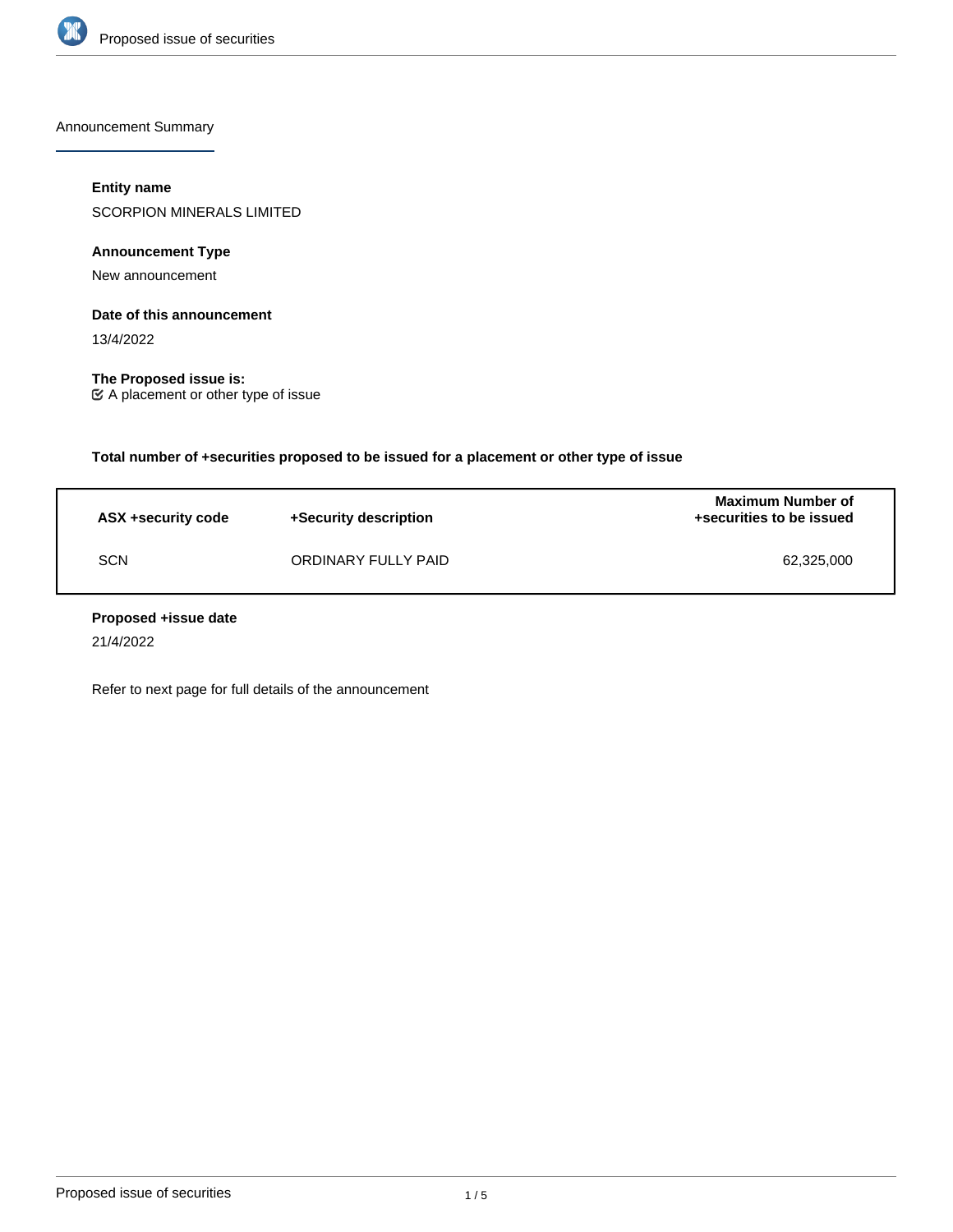

#### Part 1 - Entity and announcement details

## **1.1 Name of +Entity**

## SCORPION MINERALS LIMITED

We (the entity named above) give ASX the following information about a proposed issue of +securities and, if ASX agrees to +quote any of the +securities (including any rights) on a +deferred settlement basis, we agree to the matters set out in Appendix 3B of the ASX Listing Rules.

If the +securities are being offered under a +disclosure document or +PDS and are intended to be quoted on ASX, we also apply for quotation of all of the +securities that may be issued under the +disclosure document or +PDS on the terms set out in Appendix 2A of the ASX Listing Rules (on the understanding that once the final number of +securities issued under the +disclosure document or +PDS is known, in accordance with Listing Rule 3.10.3C, we will complete and lodge with ASX an Appendix 2A online form notifying ASX of their issue and applying for their quotation).

**1.2 Registered Number Type**

**Registration Number**

69008896311

**1.3 ASX issuer code**

**SCN** 

ABN

# **1.4 The announcement is**

New announcement

# **1.5 Date of this announcement**

13/4/2022

**1.6 The Proposed issue is:**

 $\mathfrak{C}$  A placement or other type of issue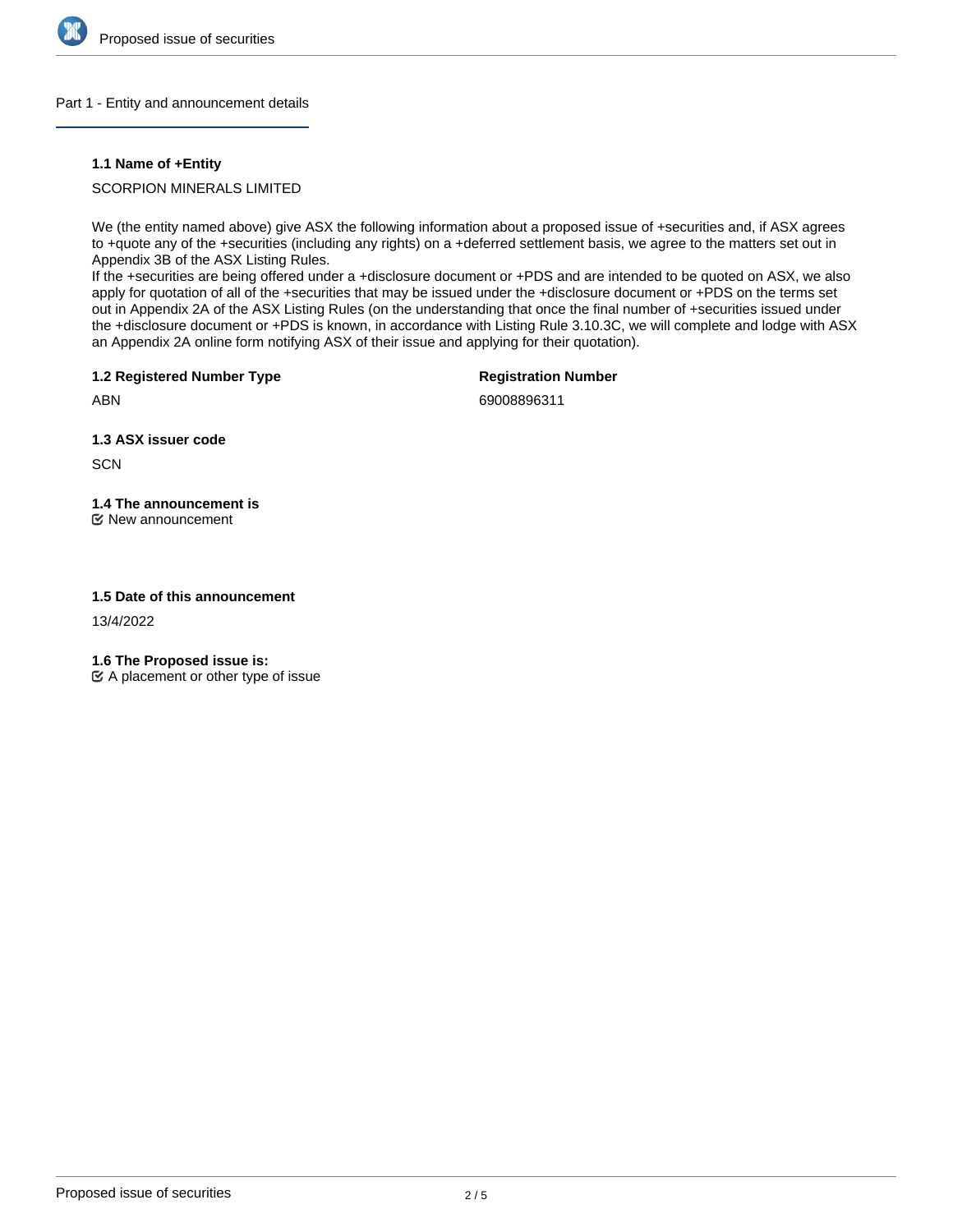

Part 7 - Details of proposed placement or other issue

Part 7A - Conditions

**7A.1 Do any external approvals need to be obtained or other conditions satisfied before the placement or other type of issue can proceed on an unconditional basis?** No

Part 7B - Issue details

**Is the proposed security a 'New class' (+securities in a class that is not yet quoted or recorded by ASX) or an 'Existing class' (additional securities in a class that is already quoted or recorded by ASX)?** Existing class

**Will the proposed issue of this +security include an offer of attaching +securities?** No

Details of +securities proposed to be issued

#### **ASX +security code and description**

SCN : ORDINARY FULLY PAID

#### **Number of +securities proposed to be issued**

62,325,000

**Offer price details**

**Are the +securities proposed to be issued being issued for a cash consideration?** Yes

**In what currency is the cash consideration being paid?**

**What is the issue price per +security?** AUD 0.05100

AUD - Australian Dollar

**Will these +securities rank equally in all respects from their issue date with the existing issued +securities in that class?** Yes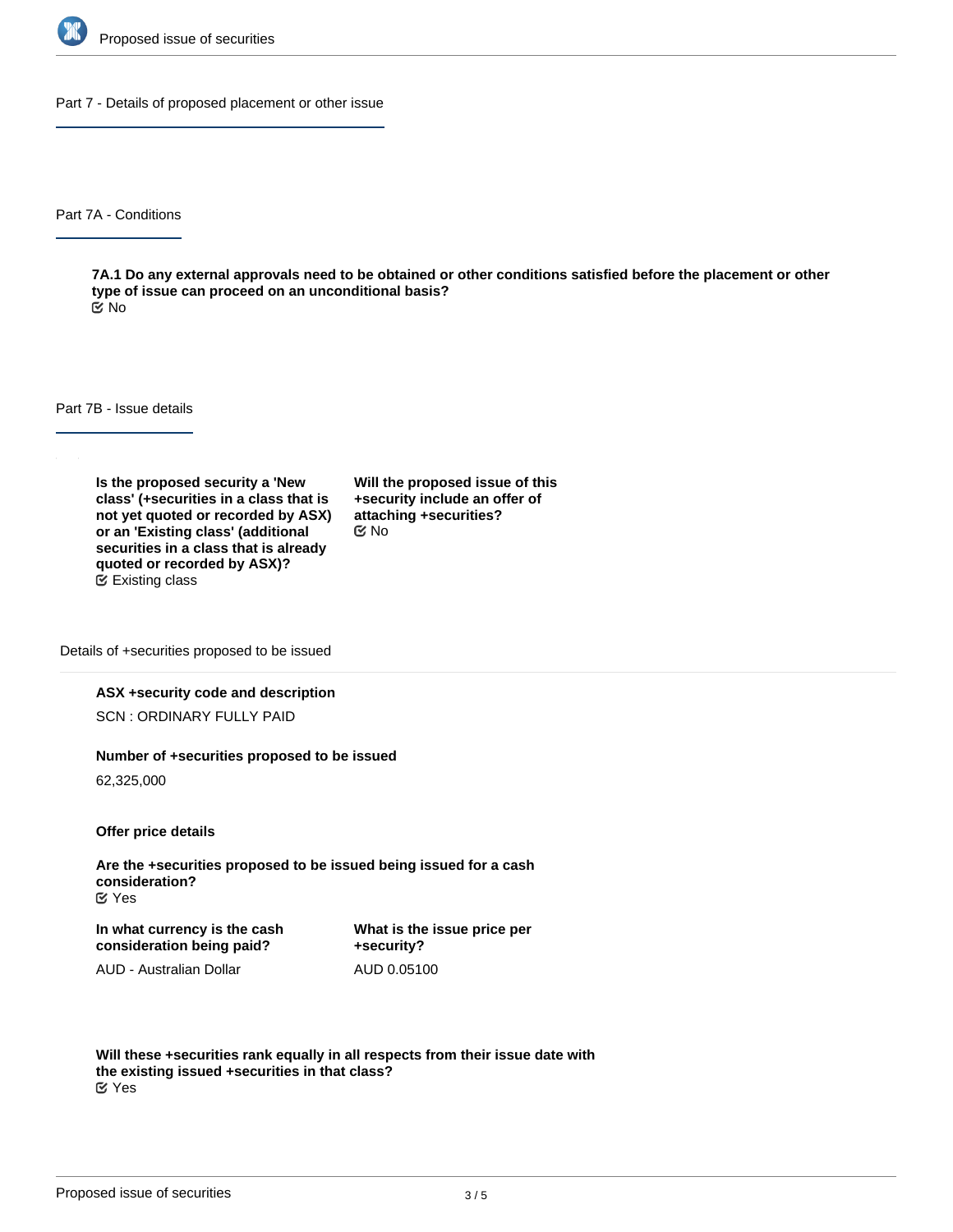

Part 7C - Timetable

**7C.1 Proposed +issue date**

21/4/2022

Part 7D - Listing Rule requirements

**7D.1 Has the entity obtained, or is it obtaining, +security holder approval for the entire issue under listing rule 7.1?** No

**7D.1b Are any of the +securities proposed to be issued without +security holder approval using the entity's 15% placement capacity under listing rule 7.1?** Yes

**7D.1b ( i ) How many +securities are proposed to be issued without security holder approval using the entity's 15% placement capacity under listing rule 7.1?**

35,825,928

**7D.1c Are any of the +securities proposed to be issued without +security holder approval using the entity's additional 10% placement capacity under listing rule 7.1A (if applicable)?** Yes

**7D.1c ( i ) How many +securities are proposed to be issued without +security holder approval using the entity's additional 10% placement capacity under listing rule 7.1A?**

26,499,072

**7D.1c ( ii ) Please explain why the entity has chosen to do a placement rather than a +pro rata issue or an offer under a +security purchase plan in which existing ordinary +security holders would have been eligible to participate**

Funds raised will be used to support planned drilling and geophysics programmes across the Company is 1,544 km<sup>2</sup> Pharos Project located 60km northwest of Cue in the Murchison Mineral Field, Western Australia (Figure 6) and for additional working capital.

**7D.2 Is a party referred to in listing rule 10.11 participating in the proposed issue?** No

**7D.3 Will any of the +securities to be issued be +restricted securities for the purposes of the listing rules?** No

**7D.4 Will any of the +securities to be issued be subject to +voluntary escrow?** No

Part 7E - Fees and expenses

**7E.1 Will there be a lead manager or broker to the proposed issue?** Yes

**7E.1a Who is the lead manager/broker?**